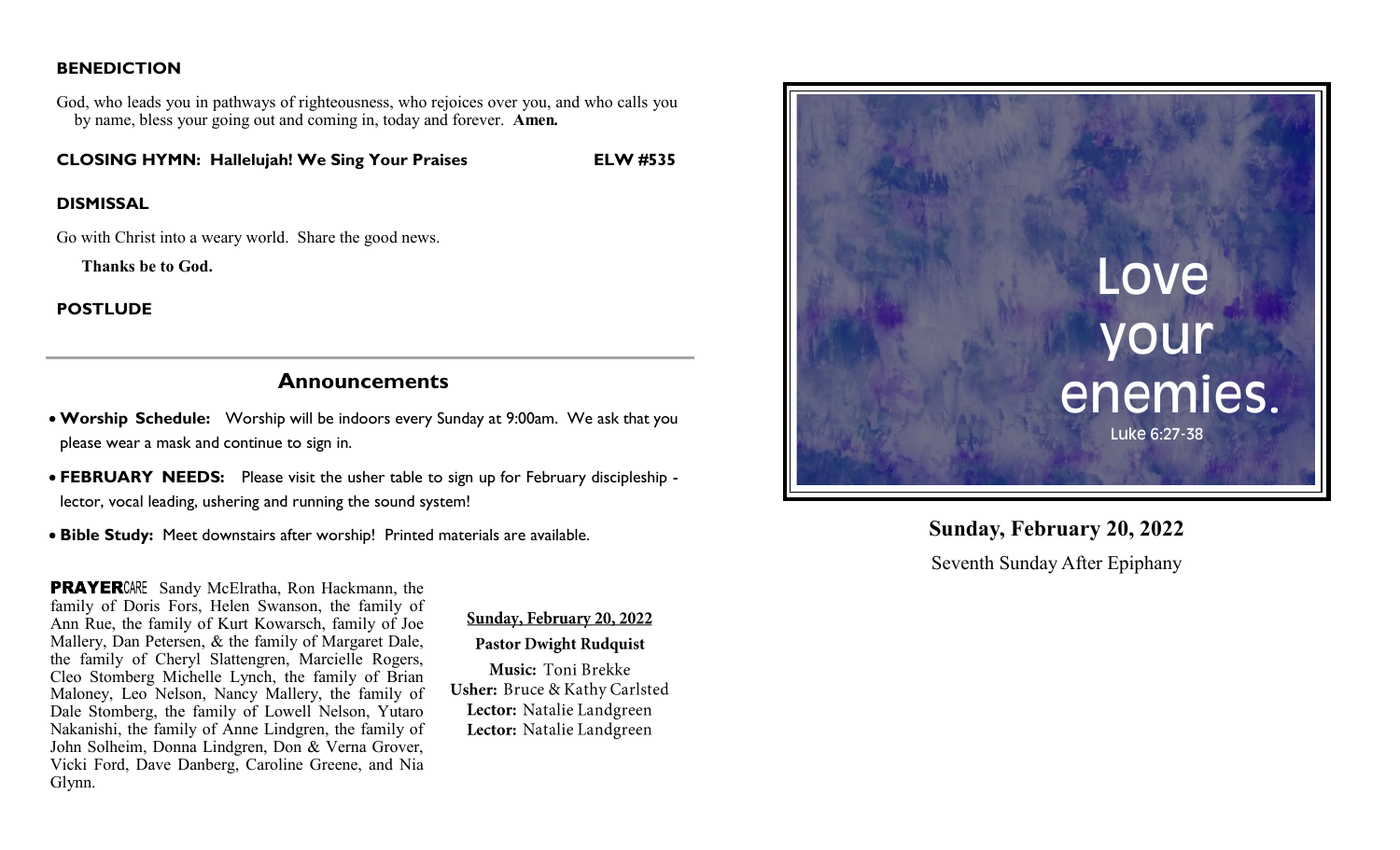# **Bolded words: Congregation**

Non-bolded words: Pastor

#### **PRELUDE**

### **WELCOME & ANNOUNCEMENTS**

# **CONFESSION & FORGIVENESS**

Blessed be the holy Trinity, one God, who creates us, redeems us, and calls us by name. **Amen.** 

Let us confess our sin in the presence of God and of one another.

Most merciful God, **we confess that we have sinned against you and your beloved children. We have turned our faces away from your glory when it did not appear as we expected. We have rejected your word when it made us confront ourselves. We have failed to show hospitality to those you called us to welcome. Accept our repentance for the things we have done and the things we have left undone. For the sake of Jesus Christ, have mercy on us. Forgive us and lead us, that we may bathe in the glory of your Son born among us, and reflect your love for all creation. Amen.**

Rejoice in this good news: In Christ Jesus, your sins are forgiven. You are descendants of the Most High, adopted into the household of Christ, and inheritors of eternal life. Live as freed and forgiven children of God. **Amen.**

**OPENING HYMN: All Creatures, Worship God Most High ELW #835**

## **PRAYER OF THE DAY**

The grace of our Lord Jesus Christ, the love of God, and the communion of the Holy Spirit be with you all.

### **And also with you.**

O Lord Jesus, **make us instruments of your peace, that where there is hatred, we may sow love, where there is injury, pardon, and where there is despair, hope. Grant, O divine master, that we may seek to console, to understand, and to love in your name, for you live and reign with the Father and the Holy Spirit, one God, now and forever. Amen.**

### **GREAT THANKSGIVING**

The Lord be with you.  **And also with you.**

Lift up your hearts.

 **We lift them to the Lord.**

Let us give thanks to the Lord our God.

 **It is right to give our thanks and praise.**

It is indeed right, ... join in their unending hymn:

 **Holy, holy, holy Lord, God of power and might, heaven and earth are full of your glory, Hosanna in the highest. Blessed is he who comes in the name of the Lord. Hosanna in the highest.**

## **WORDS OF INSTITUTION**

### **THE LORD'S PRAYER**

Gathered into one by the Holy Spirit, let us pray as Jesus taught us:

 **Our Father, who art in heaven, hallowed be thy name, thy kingdom come, thy will be done, on earth as it is in heaven. Give us this day our daily bread; and forgive us our trespasses, as we forgive those who trespass against us; and lead us not into temptation, but deliver us from evil. For thine is the kingdom, and the power, and the glory, forever and ever. Amen.**

## **DISTRIBUTION OF ELEMENTS**

**COMMUNION HYMN: Rock of Ages, Cleft for Me ELW #623**

# **POST COMMUNION BLESSING & PRAYER**

The body and blood of our Lord Jesus Christ, strengthen you and keep you in his grace. **Amen.**

We give you thanks, gracious God, for we have feasted on the abundance of your house. Send us to bring good news and to proclaim your favor to all, strengthened with the richness of your grace in your Son, Jesus Christ. **Amen.**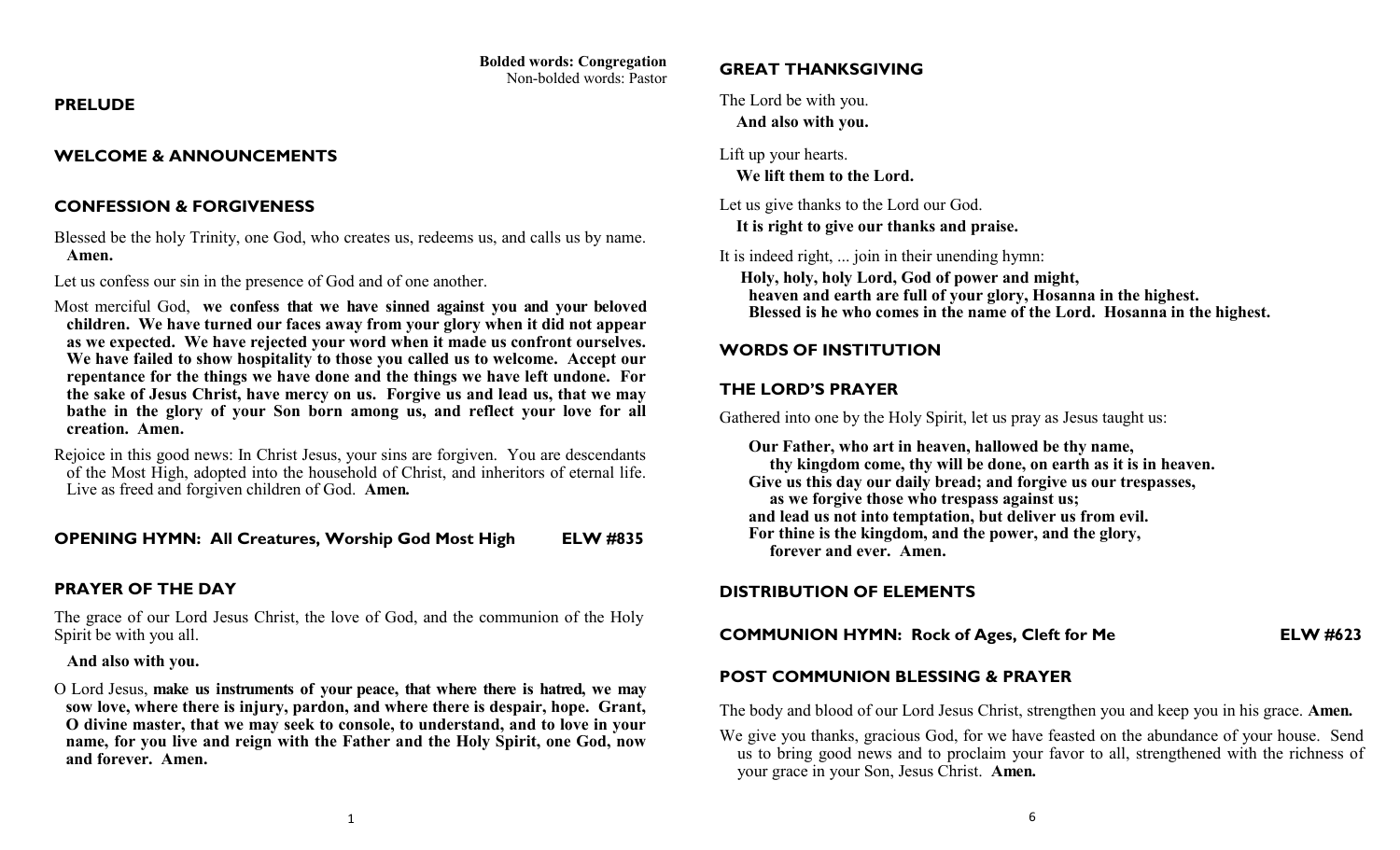#### **THE GOSPEL: Luke 6:27-38**

The Holy Gospel according to St. Luke the 6th Chapter.

#### **Glory to you, O Lord.**

"But I say to you that listen, Love your enemies, do good to those who hate you, bless those who curse you, pray for those who abuse you. If anyone strikes you on the cheek, offer the other also; and from anyone who takes away your coat do not withhold even your shirt. Give to everyone who begs from you; and if anyone takes away your goods, do not ask for them again. Do to others as you would have them do to you.

"If you love those who love you, what credit is that to you? For even sinners love those who love them. If you do good to those who do good to you, what credit is that to you? For even sinners do the same. If you lend to those from whom you hope to receive, what credit is that to you? Even sinners lend to sinners, to receive as much again. But love your enemies, do good, and lend, expecting nothing in return. Your reward will be great, and you will be children of the Most High; for he is kind to the ungrateful and the wicked. Be merciful, just as your Father is merciful.

"Do not judge, and you will not be judged; do not condemn, and you will not be condemned. Forgive, and you will be forgiven; give, and it will be given to you. A good measure, pressed down, shaken together, running over, will be put into your lap; for the measure you give will be the measure you get back."

The gospel of the Lord.

**Praise to you, O Christ.**

**MESSAGE: Pastor Dwight Rudquist**

**HYMN OF THE DAY: Light Dawns on a Weary World ELW #726**

### **APOSTLES' CREED**

**I believe in God, the Father almighty, creator of heaven and earth. I believe in Jesus Christ, God's only Son, our Lord, who was conceived by the Holy Spirit, born of the virgin Mary, suffered under Pontius Pilate, was crucified, died, and was buried; he descended to the dead. On the third day he rose again; he ascended into heaven, he is seated at the right hand of the Father, and he will come to judge the living and the dead. I believe in the Holy Spirit, the holy catholic church, the communion of saints, the forgiveness of sins, the resurrection of the body, and the life everlasting. Amen.**

#### **PRAYERS**

P: God of grace. **C: Hear our prayer.**

#### **SCRIPTURE READINGS**

#### **FIRST READING: Genesis 45:3-11,15**

Joseph said to his brothers, "I am Joseph. Is my father still alive?" But his brothers could not answer him, so dismayed were they at his presence.

Then Joseph said to his brothers, "Come closer to me." And they came closer. He said, "I am your brother, Joseph, whom you sold into Egypt. And now do not be distressed, or angry with yourselves, because you sold me here; for God sent me before you to preserve life. For the famine has been in the land these two years; and there are five more years in which there will be neither plowing nor harvest. God sent me before you to preserve for you a remnant on earth, and to keep alive for you many survivors. So it was not you who sent me here, but God; he has made me a father to Pharaoh, and lord of all his house and ruler over all the land of Egypt. Hurry and go up to my father and say to him, 'Thus says your son Joseph, God has made me lord of all Egypt; come down to me, do not delay. You shall settle in the land of Goshen, and you shall be near me, you and your children and your children's children, as well as your flocks, your herds, and all that you have. I will provide for you there—since there are five more years of famine to come—so that you and your household, and all that you have, will not come to poverty.'

And he kissed all his brothers and wept upon them; and after that his brothers talked with him.

 Word of God, word of life.  **Thanks be to God.**